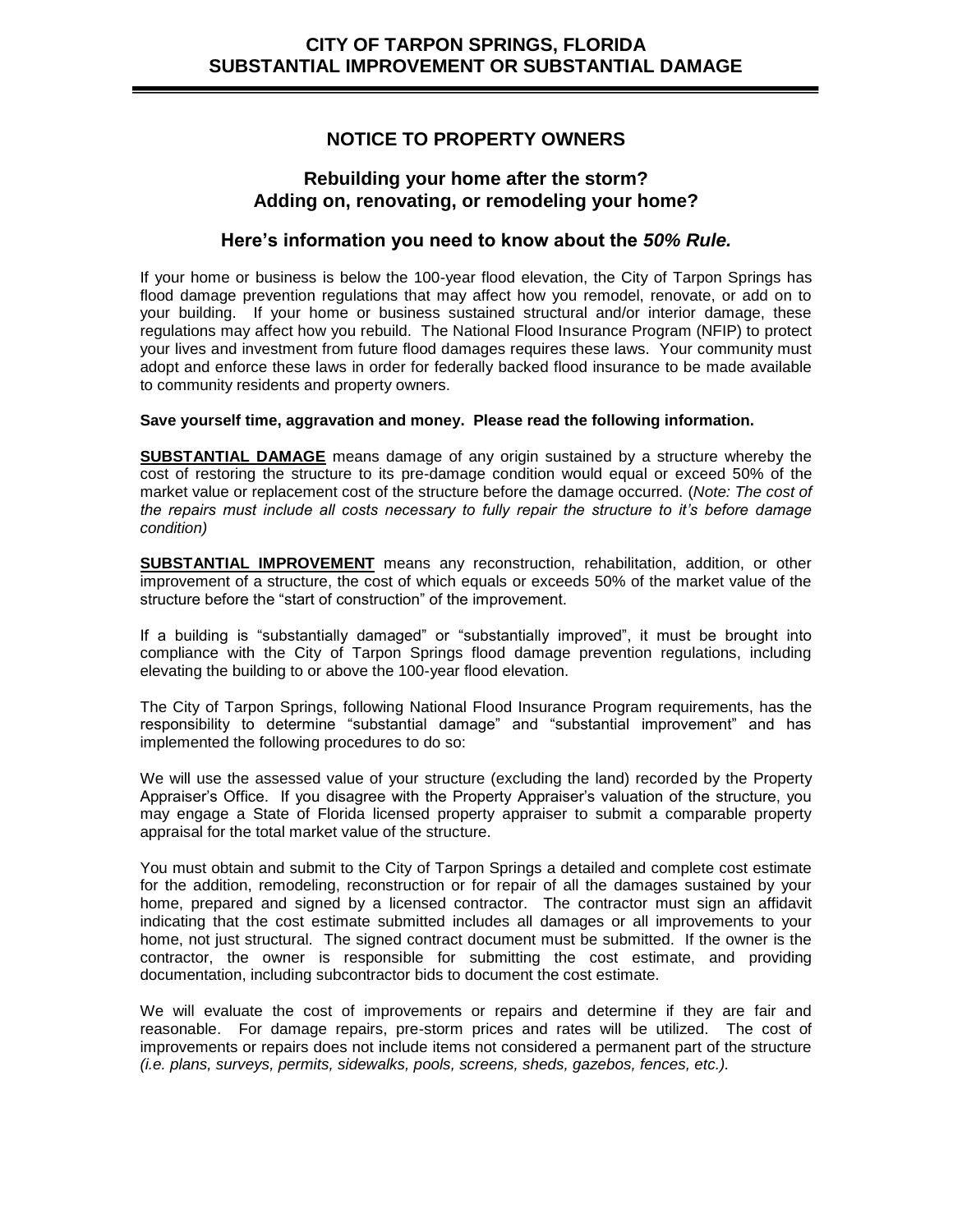### **NOTICE TO PROPERTY OWNERS (CONTINUED)**

If your home is determined to have "substantial damage" or is proposed to be "substantially improved", then an Elevation Certificate must be submitted to the City of Tarpon Springs to determine the lowest floor elevation (LFE). Garages and carports are not considered to be the "lowest floor".

If the lowest floor is below the 100-year flood elevation, the building must be elevated to or above that level. Likewise, all electrical and mechanical equipment (heating and cooling, etc.), bathrooms, and laundry rooms must be elevated to or above the 100-year flood level. Only parking, building access and limited, incidental storage is allowed below the base flood elevation. Non-residential buildings may be "flood-proofed" instead of being elevated.

If the lowest floor, electrical, plumbing, and mechanical equipment are already above the 100 year flood elevation, the building can be repaired and reconstructed without having to comply with the 50% Rule.

Building plans must be prepared to show how the building is to be elevated. If located in a VE-Zone, Coastal High Hazard Area, or if the building is to be flood-proofed, these plans must be prepared and certified by a registered professional engineer or architect. Certificates for this purpose are available at the FEMA website: www.fema.gov

Following a presidential disaster declaration, the Small Business Administration may make loans available for both house and businesses for purposes of elevating the structure to or above the 100-year flood elevation. Proof of "substantial damage" from the City of Tarpon Springs is required.

#### **Donated or Discounted Materials:**

The value placed on materials should be equal to the actual or estimated cost of all materials to be used. Where materials or servicing equipment are donated or discounted below normal market values, the value should be adjusted to an amount equivalent to that estimated through normal market transaction.

#### **Self or Volunteer Labor:**

The value placed on materials should be equal to the actual or estimated labor charge for repairs of all damages sustained by the structure. Where non-reimbursed (volunteer) labor is involved, the value of the labor should be estimated based on applicable minimum hourly wage scales for the type of construction work to be completed. The building official, based on his professional judgment and knowledge of local and regional wage scales can provide additional guidance to determine reasonable labor rates for professional trades (i.e. electricians, plumbers, block masons, framing, HVAC, etc.)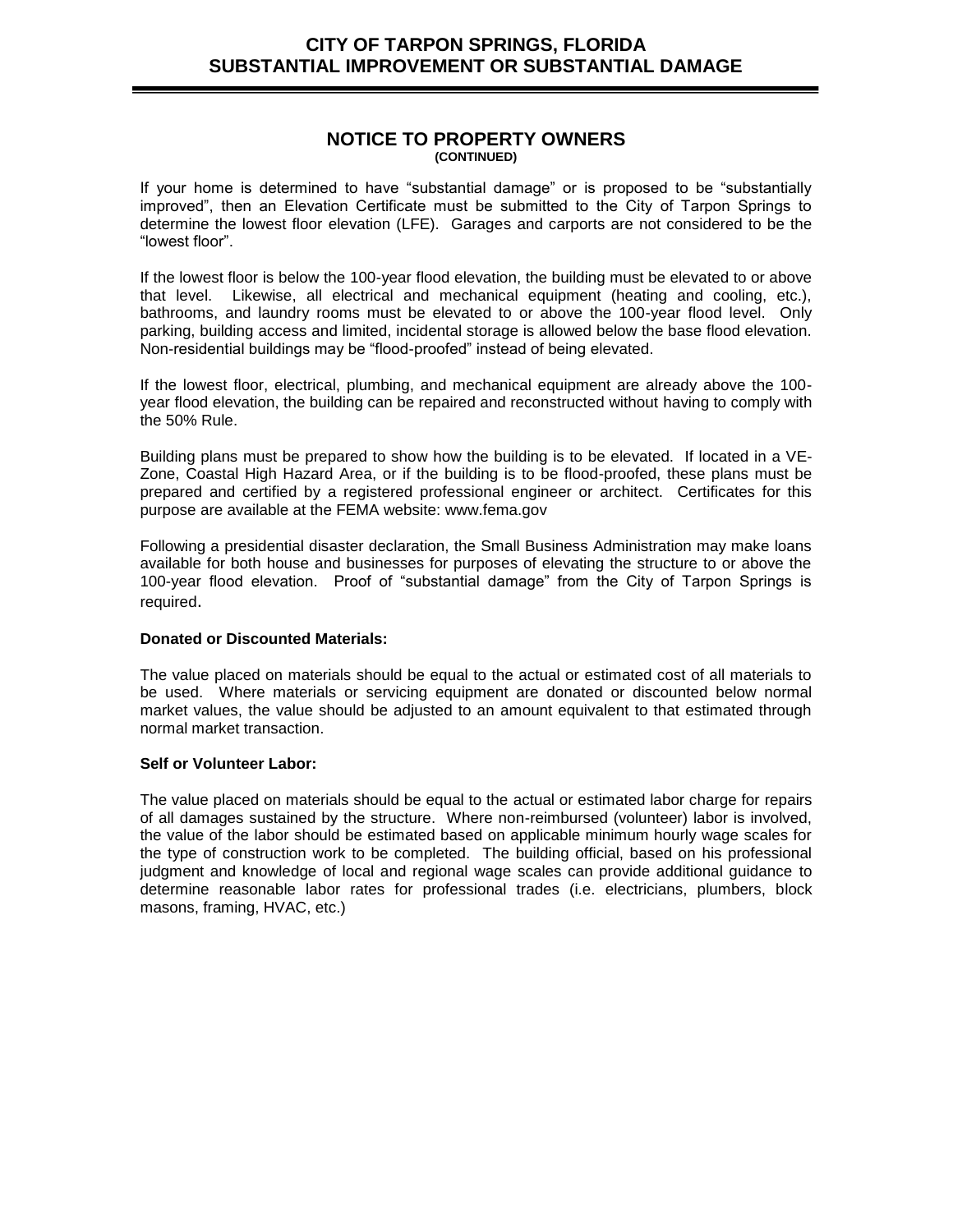# **ITEMS TO BE INCLUDED**

#### **All structural elements, including:**

Spread or continuous foundation footings and pilings

Monolithic or other types of concrete slabs

Bearing walls, tie beams and trusses

Wood or reinforced concrete decking or roofing

Floors and ceilings

Attached decks and porches

Interior partition walls

Exterior wall finishes (e.g. brick, stucco, or siding including painting and decorative molding)

Windows and doors

Re-shingling or re-tiling a roof

Hardware

### **All interior finish elements, including:**

Tilling, linoleum, stone, or carpet over subflooring Bathroom tiling and fixtures Wall finishes (e.g. drywall, painting, stucco, plaster, paneling, marble, or other decorative finishes) Kitchen, utility and bathroom cabinets Built-in bookcases, cabinets and furniture **Hardware** 

### **All utility and service equipment, including:**

HVAC equipment Repair or reconstruction of electrical and plumbing services Light fixtures and ceiling fans Security systems Built-in kitchen appliances Central vacuum systems Water filtration, conditioning or recirculation systems

#### **Also:**

Labor and other costs associated with demolishing, removing or altering building components Overhead and profit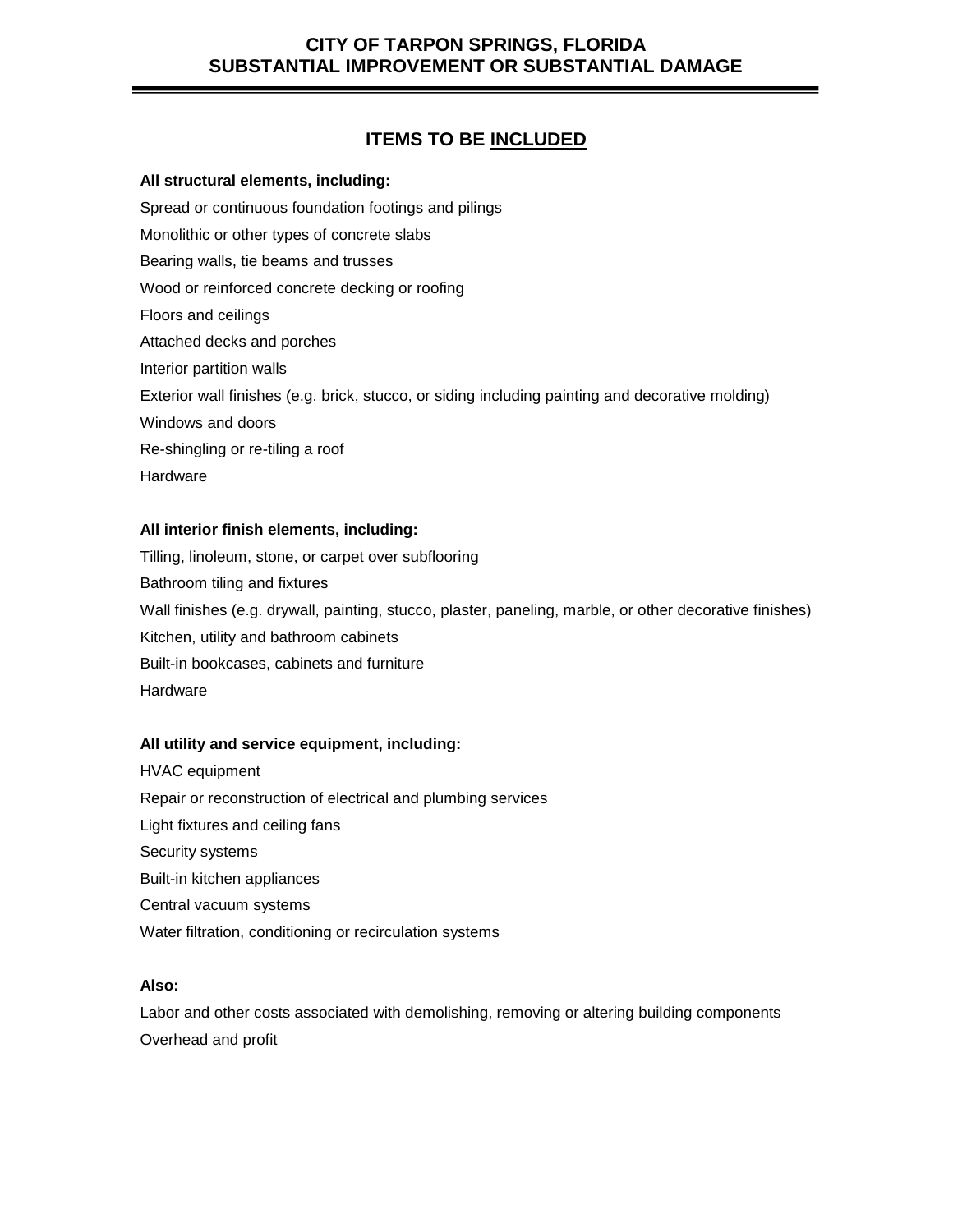# **ITEMS TO BE EXCLUDED**

Plans and specifications

Survey costs

Permit fees

Debris removal (e.g. removal of debris from building or lot, dumpster rental, transport fees to landfill and landfill tipping fees), and clean-up (e.g. dirt and mud removal, building dry out, etc.)

Items not considered real property such as: throw rugs, carpeting over finished floors, furniture, refrigerators, appliances which are not built-in, etc.

#### **Outside improvements, including:**

| Landscaping              | Gazebos                             |
|--------------------------|-------------------------------------|
| <b>Sidewalks</b>         | Detached structures (incl. garages) |
| Fences                   | Landscape irrigation systems        |
| Yard lights              | Docks and davits                    |
| Swimming pools/spas      | Seawalls                            |
| Screened pool enclosures | <b>Driveways</b>                    |
| <b>Sheds</b>             | <b>Decks</b>                        |

# **ITEMS REQUIRED TO EVALUATE**

Applicant must submit the following:

- Completed and signed **application for substantial damage/improvement review**
- **Elevation certificate** or **elevation survey** with lowest floor elevation (LFE) indicated
- **Owner's reconstruction/improvement affidavit** signed, notarized and dated
- **Contractor's reconstruction/improvement affidavit** signed, notarized and dated
- Completed **cost estimate of reconstruction/improvement** form
- Copy of **construction contract**. If the owner is the contractor, submit all subcontractor bids to document the cost estimate
- $\checkmark$  Current photos, or photos before and after the storm (if available)
- Construction drawings, specifications, and plot plan or survey (two complete sets)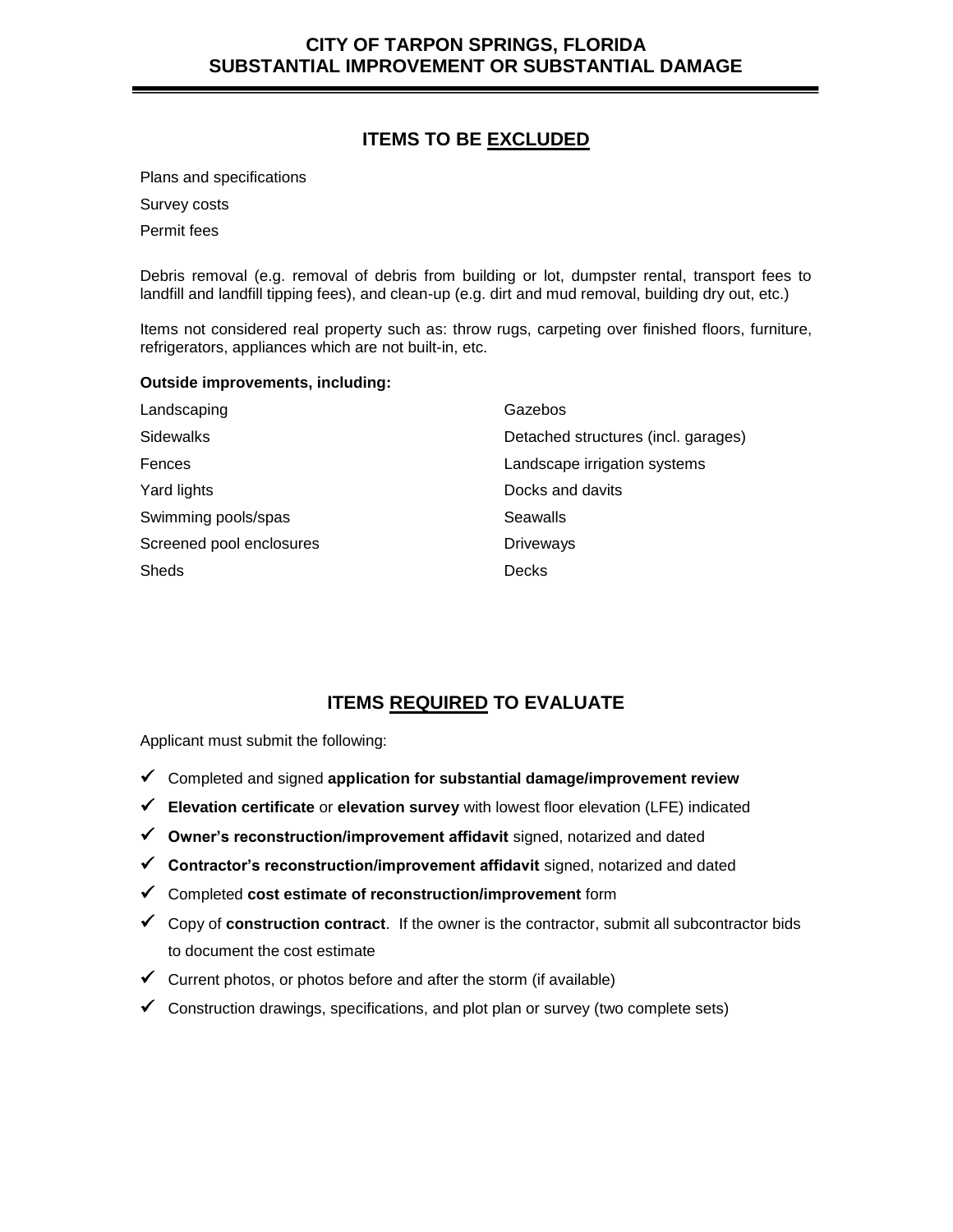# **APPLICATION FOR SUBSTANTIAL DAMAGE OR SUBSTANTIAL IMPROVEMENT REVIEW**

| <b>Property Address:</b>                 |                                                          |                                                                                                                                                                                                                                      |  |
|------------------------------------------|----------------------------------------------------------|--------------------------------------------------------------------------------------------------------------------------------------------------------------------------------------------------------------------------------------|--|
| Parcel Number:                           |                                                          |                                                                                                                                                                                                                                      |  |
| Property Owner's Name:                   |                                                          |                                                                                                                                                                                                                                      |  |
| Property Owner's Address:                |                                                          |                                                                                                                                                                                                                                      |  |
|                                          |                                                          |                                                                                                                                                                                                                                      |  |
|                                          | Property Owner's Phone Number:                           |                                                                                                                                                                                                                                      |  |
| Contractor's Name:                       |                                                          |                                                                                                                                                                                                                                      |  |
| Contractor's Address:                    |                                                          | and the state of the state of the state of the state of the state of the state of the state of the state of the                                                                                                                      |  |
| Contractor's License Number:             |                                                          |                                                                                                                                                                                                                                      |  |
| <b>Contractor's Registration Number:</b> |                                                          |                                                                                                                                                                                                                                      |  |
| Contractor's Phone Number:               |                                                          |                                                                                                                                                                                                                                      |  |
| Flood Information:                       |                                                          |                                                                                                                                                                                                                                      |  |
|                                          | FIRM Panel:                                              |                                                                                                                                                                                                                                      |  |
|                                          | Flood Zone:                                              |                                                                                                                                                                                                                                      |  |
|                                          | BFE:                                                     |                                                                                                                                                                                                                                      |  |
|                                          | Lowest Floor Elevation:<br>(Excluding garage or carport) | <b>Contract Contract Contract Contract Contract Contract Contract Contract Contract Contract Contract Contract Contract Contract Contract Contract Contract Contract Contract Contract Contract Contract Contract Contract Contr</b> |  |

Please check one of the following:

[  $\mid$  **| am** attaching a State Certified Appraiser's report of my property.

[ ] I **am not** attaching a State Certified Appraiser's report and accept the use of the valuation of my property maintained by the Pinellas County Property Appraiser's Office.

### **Signatures:**

| Propert<br>Jwner <sup>.</sup><br>$\mathbf{v}$<br>. |  |  |  |
|----------------------------------------------------|--|--|--|
|----------------------------------------------------|--|--|--|

| $\sum_{i=1}^{n}$<br>.<br>u or<br>OI |  |  |
|-------------------------------------|--|--|
|-------------------------------------|--|--|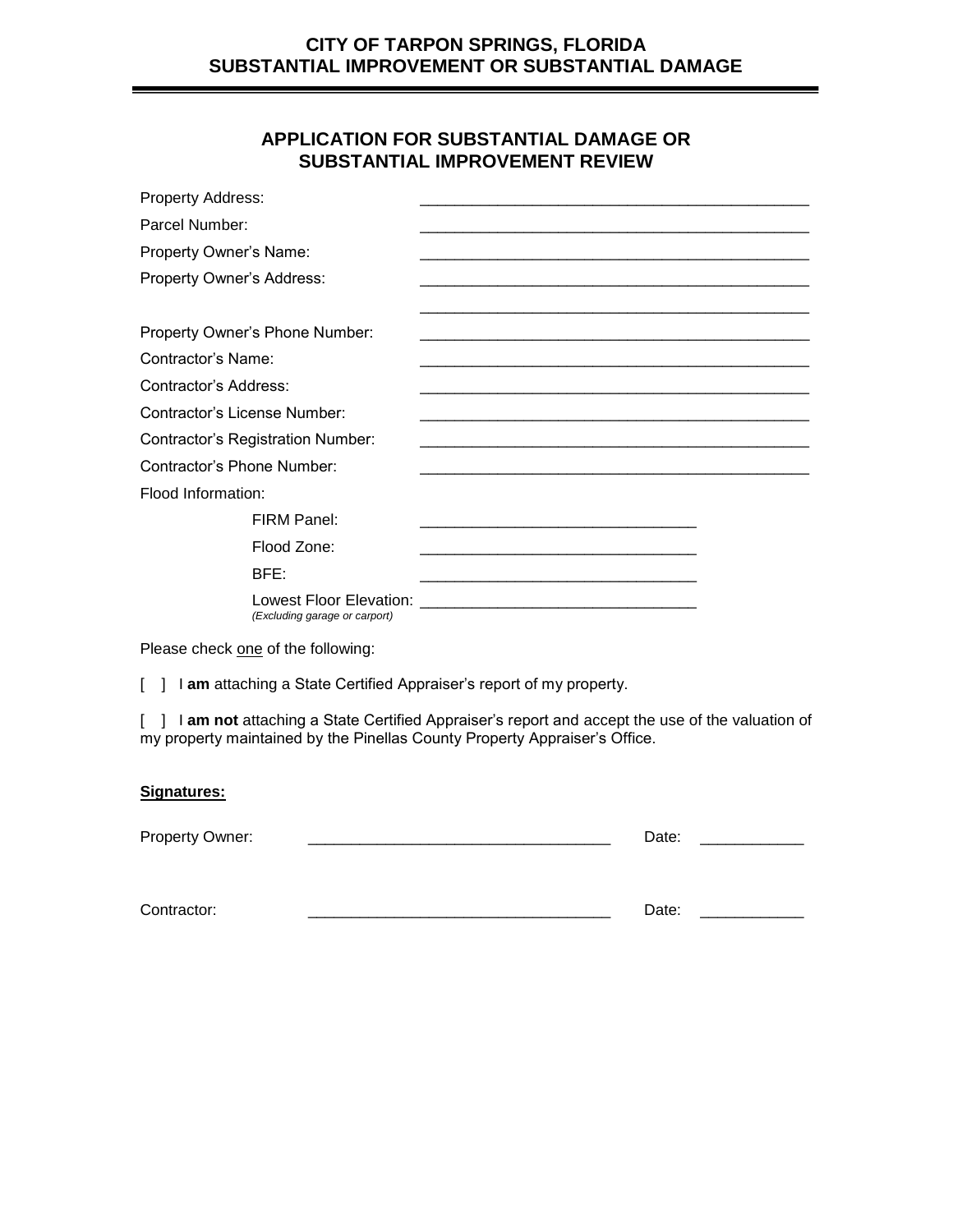## **PROPERTY OWNER'S SUBSTANTIAL DAMAGE OR SUBSTANTIAL IMPROVEMENT AFFIDAVIT**

| Property Address:              |  |
|--------------------------------|--|
| Parcel Number:                 |  |
| Contractor's Name:             |  |
| Property Owner's Name:         |  |
| Property Owner's Address:      |  |
|                                |  |
| Property Owner's Phone Number: |  |

I hereby attest to the fact that the repairs/reconstruction and/or remodeling list submitted for the Substantial Damage/Improvement Review by me or by my contractor are **ALL THE DAMAGES/IMPROVEMENTS SUSTAINED** by this structure and will be done to the existing building and that all additions, improvements, or repairs on the subject building are included in this estimated construction herewith. Neither I, nor any other contractor will make any repairs or reconstruction or additions or remodeling not included in the attached list.

**I UNDERSTAND THAT I AM SUBJECT TO ENFORCEMENT ACTION AND/OR FINES IF INSPECTION OF THE PROPERTY REVEALS THAT I HAVE MADE REPAIRS OR IMPROVEMENTS NOT INCLUDED ON THE ATTACHED LIST OF REPAIRS TO MY HOME OR THAT I HAVE INCLUDED NON-CONFORMING OR ILLEGAL STRUCTURES/ADDITIONS, TO THE EXISTING STRUCTURE WITHOUT HAVING PRESENTED PLANS FOR SUCH ADDITIONS. I UNDERSTAND THAT ANY PERMIT ISSUED BY THE CITY OF TARPON SPRINGS PURSUANT TO THIS AFFIDAVIT DOES NOT AUTHORIZE THE RECONSTRUCTION, REPAIR OR MAINTENANCE OF ANY ILLEGAL ADDITIONS, FENCES, SHEDS OR NON-CONFORMING USES OR STRUCTURES ON THE SUBJECT PROPERTY.**

See attached itemized list. STATE OF

COUNTY OF \_\_\_\_\_\_\_\_\_\_\_\_\_\_\_\_\_\_\_\_\_\_

\_\_\_\_\_\_\_\_\_\_\_\_\_\_\_\_\_\_\_\_\_\_\_\_\_\_\_\_\_\_\_\_\_

Before me this day personally appeared \_\_\_\_\_\_\_\_\_\_\_\_\_\_\_\_\_\_\_\_\_\_\_\_\_\_\_\_\_\_\_\_\_\_\_\_ who, being duly sworn deposes and says that he has read, understands, and agrees to comply with all the aforementioned conditions.

*Property Owner's Signature*

Sworn to and subscribed before me this \_\_\_\_\_\_\_\_\_\_\_\_day of \_\_\_\_\_\_\_\_\_\_\_\_\_\_, 20\_\_\_\_\_\_.

Notary Public My commission expires:

\_\_\_\_\_\_\_\_\_\_\_\_\_\_\_\_\_\_\_\_\_\_\_\_\_\_\_\_\_\_\_\_\_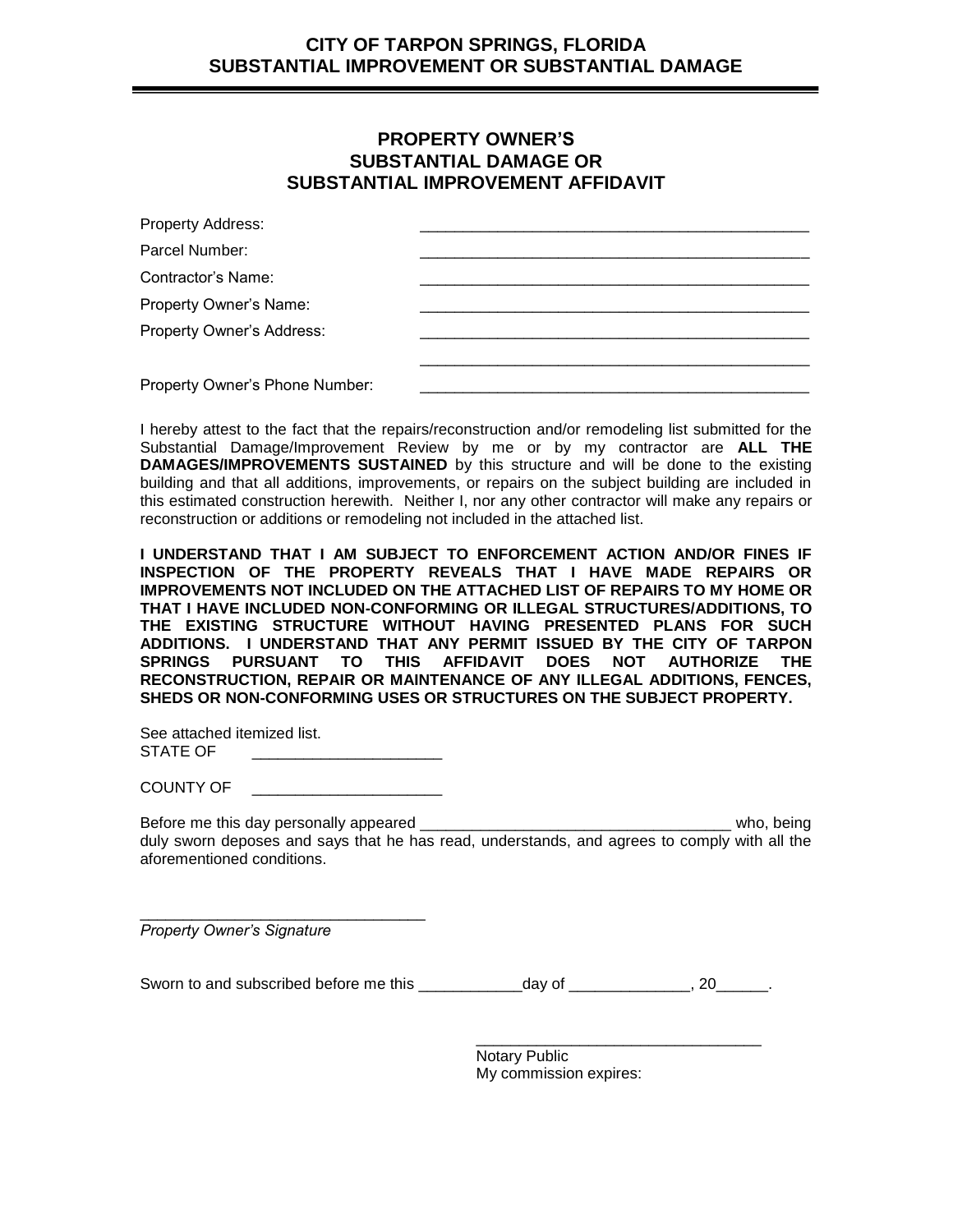## **CONTRACTOR'S SUBSTANTIAL DAMAGE OR SUBSTANTIAL IMPROVEMENT AFFIDAVIT**

| <b>Property Address:</b>          |  |
|-----------------------------------|--|
| Contractor's Name:                |  |
| Contractor's Company Address:     |  |
| Contractor's License Number:      |  |
| Contractor's Registration Number: |  |
| Contractor's Phone Number:        |  |

I hereby attest to the fact that I, or a member of my staff, personally inspected the above mentioned property and produced the attached itemized list of repairs, reconstruction and/or remodeling list which are hereby submitted for a Substantial Damage/Improvement Review. These damages/improvements are **ALL OF THE DAMAGES/IMPROVEMENTS** sustained by this structure, and that all additions, improvements, or repairs proposed on the subject building are included in this estimate.

**I UNDERSTAND THAT I AM SUBJECT TO ENFORCEMENT AND PENALTIES FOR VIOLATION ACTION AND/OR FINES IF THE INSPECTION OF THE PROPERTY REVEALS THAT I HAVE MADE REPAIRS OR IMPROVEMENTS NOT INCLUDED ON THE ATTACHED LIST OF REPAIRS/IMPROVEMENT TO THIS STRUCTURE OR ANY NON-CONFORMING OR ILLEGAL STRUCTURES/ADDITIONS, OR REPAIRS IS INCLUDED TO THE EXISTING STRUCTURE WITHOUT HAVING PRESENTED PLANS FOR SUCH ADDITIONS. I UNDERSTAND THAT ANY PERMIT ISSUED BY THE CITY OF TARPON SPRINGS PURSUANT TO THIS AFFIDAVIT DOES NOT AUTHORIZE THE RECONSTRUCTION, REPAIR OR MAINTENANCE OF ANY ILLEGAL ADDITIONS, FENCES, SHEDS OR NON-CONFORMING USES OR STRUCTURES ON THE SUBJECT PROPERTY.**

See attached itemized list. STATE OF

COUNTY OF \_\_\_\_\_\_\_\_\_\_\_\_\_\_\_\_\_

\_\_\_\_\_\_\_\_\_\_\_\_\_\_\_\_\_\_\_\_\_\_\_\_\_\_\_\_\_\_\_\_\_\_

Before me this day personally appeared \_\_\_\_\_\_\_\_\_\_\_\_\_\_\_\_\_\_\_\_\_\_\_\_\_\_\_\_\_\_\_ who, being duly sworn deposes and says that he has read, understands, and agrees to comply with all of the aforementioned conditions.

*Contractor's Signature*

Sworn to and subscribed before me this \_\_\_\_\_\_\_\_\_\_\_\_ day of \_\_\_\_\_\_\_\_\_\_\_, 20 \_\_\_\_\_.

Notary Public My commission expires:

\_\_\_\_\_\_\_\_\_\_\_\_\_\_\_\_\_\_\_\_\_\_\_\_\_\_\_\_\_